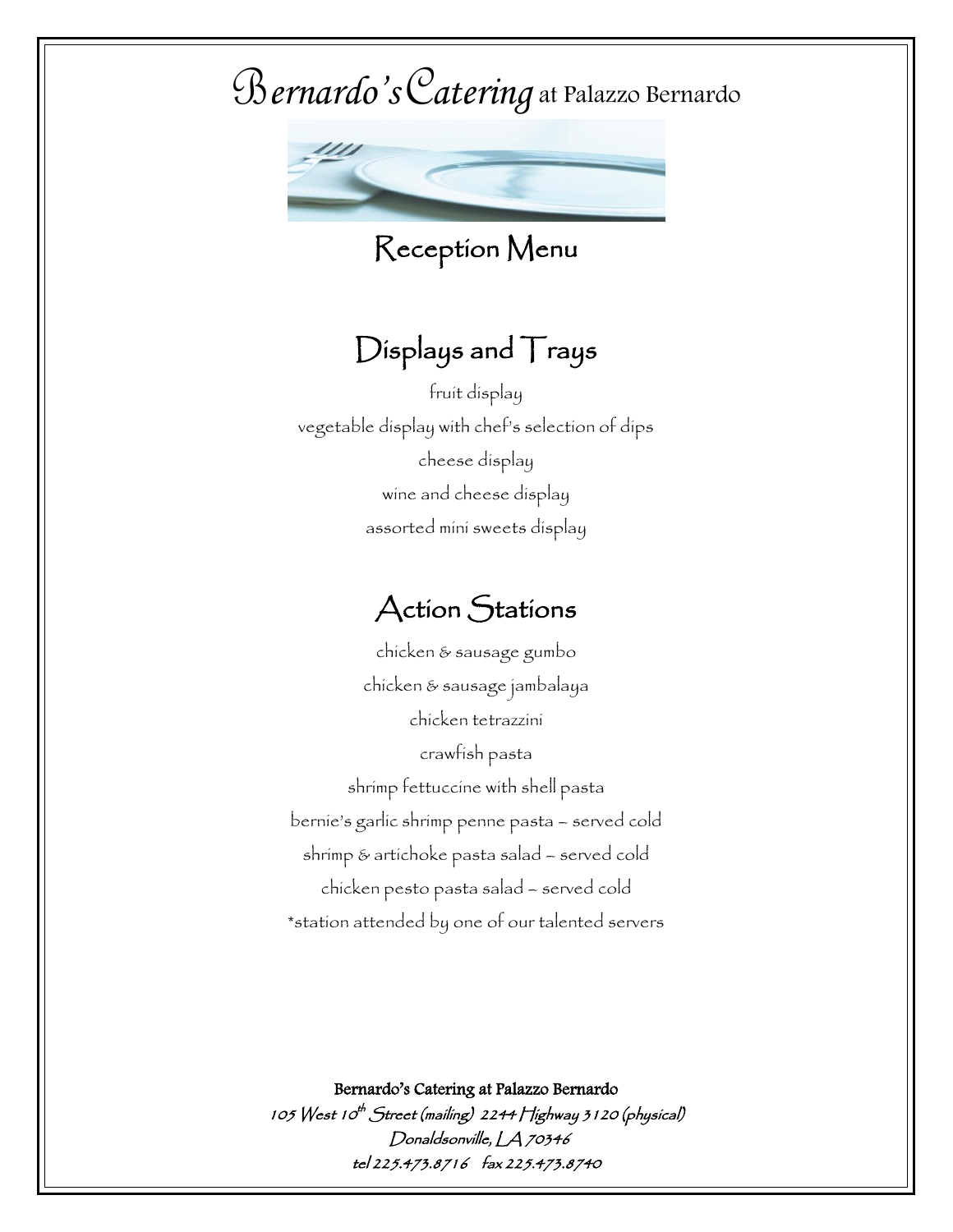

### Dips

crabmeat or crawfish cheesecake with crackers spinach & artichoke dip with crackers crawfish & artichoke dip with crackers spinach madeline hot broccoli dip with toast points taco pie shrimp dip with potato chips

### Carving Stations

steamship round- horseradish cream, mustard, silver dollar rolls roast breast turkey- horseradish cream, mustard, silver dollar rolls baked ham- onion relish, dijonnaise mayonnaise, silver dollar rolls pork loin- seasoned in crushed peppercorn dijon mustard, roasted garlic cream horseradish sauce, silver dollar rolls \*station attended by our chef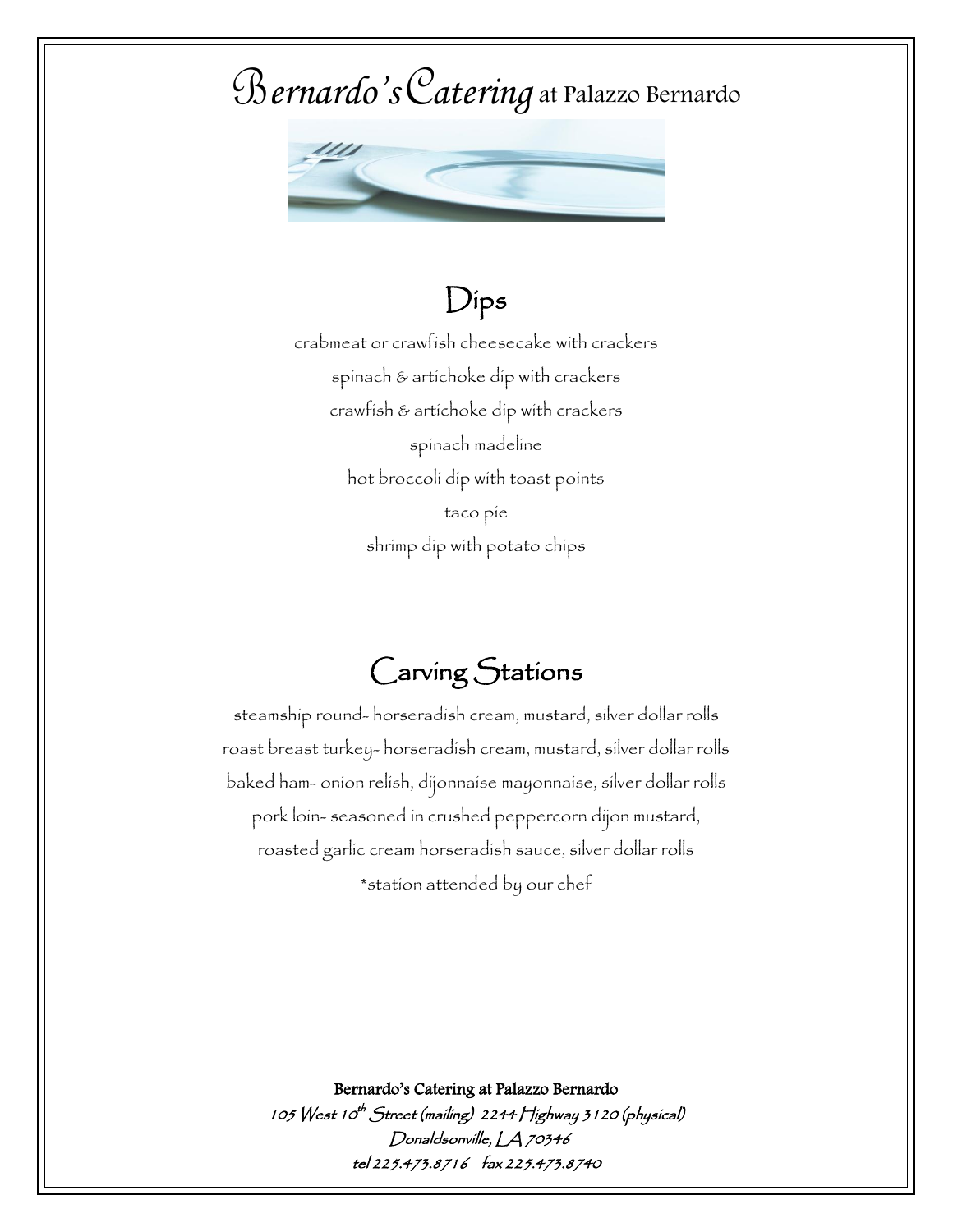

#### Hors D'oeuvres (Hot)

hot roast beef mini po-boys hot ham & cheese mini po-boys mini muffalettos mini meatballs smoked sausages chicken drumettes honey glazed chicken baked brie caramelized brie mini beef wellington assorted fillo – crab, spinach, italian hot crab mornay in patty shells hot crawfish etouffee in patty shells shrimp wrapped with bacon stuffed mushrooms fried catfish strips with tartar sauce fried shrimp with tartar sauce mini assorted quiche mini crab cakes mini tacos

Bernardo's Catering at Palazzo Bernardo 105 West 10<sup>th</sup> Street (mailing) 2244 Highway 3 1 20 (physical) Donaldsonville, LA 70346 tel 225.473.8716 fax 225.473.8740 angels on horseback-oyster & bacon \*select items available for butler service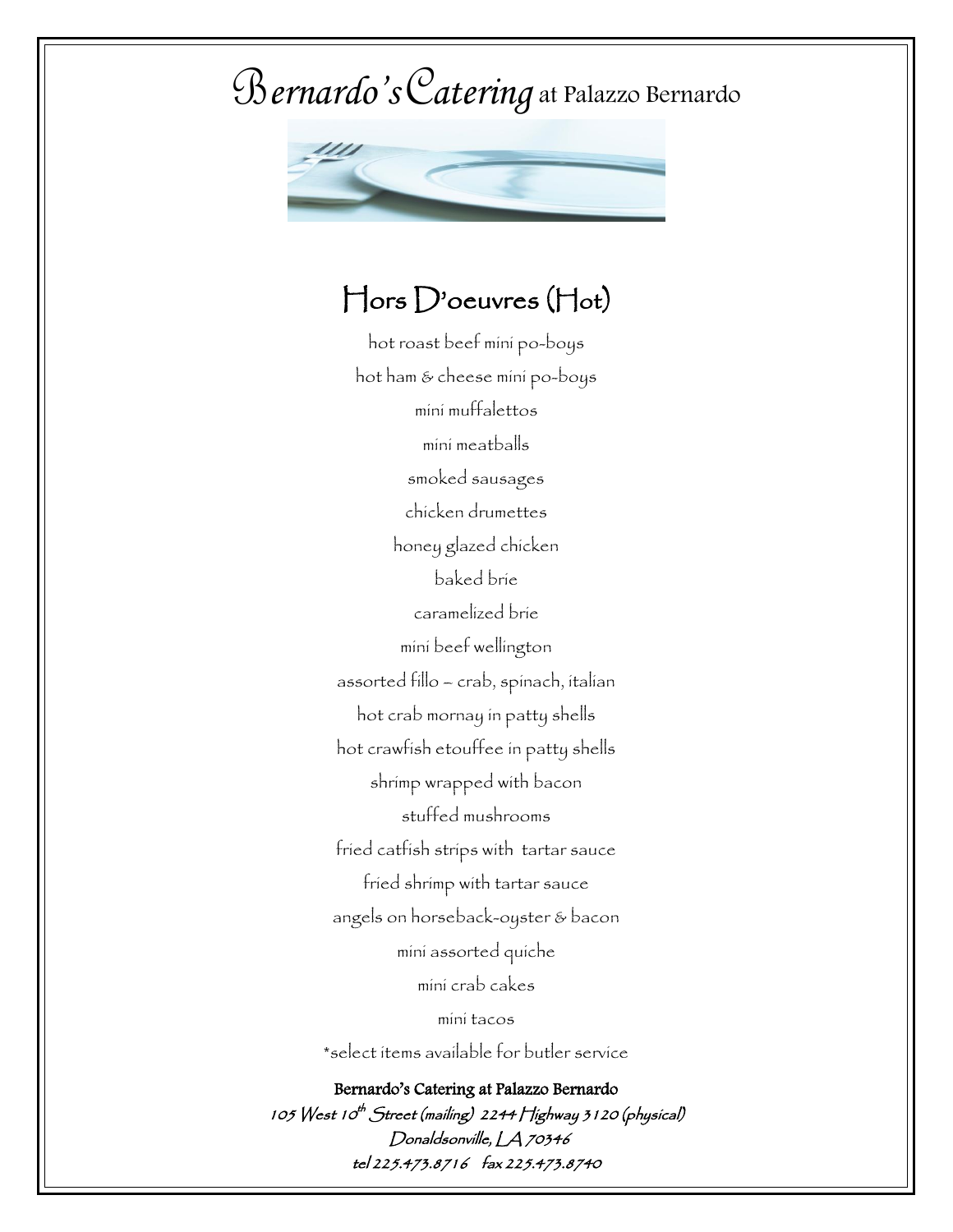

### Hors D'oeuvres (Cold)

assorted finger sandwiches shrimp mold with crackers crawfish mold with crackers shrimp cocktail stuffed eggs stuffed cherry tomatoes-shrimp, chicken salad, ham salad stuffed artichokes shucked oysters crab salad canapés assorted canapés \*select items available for butler service